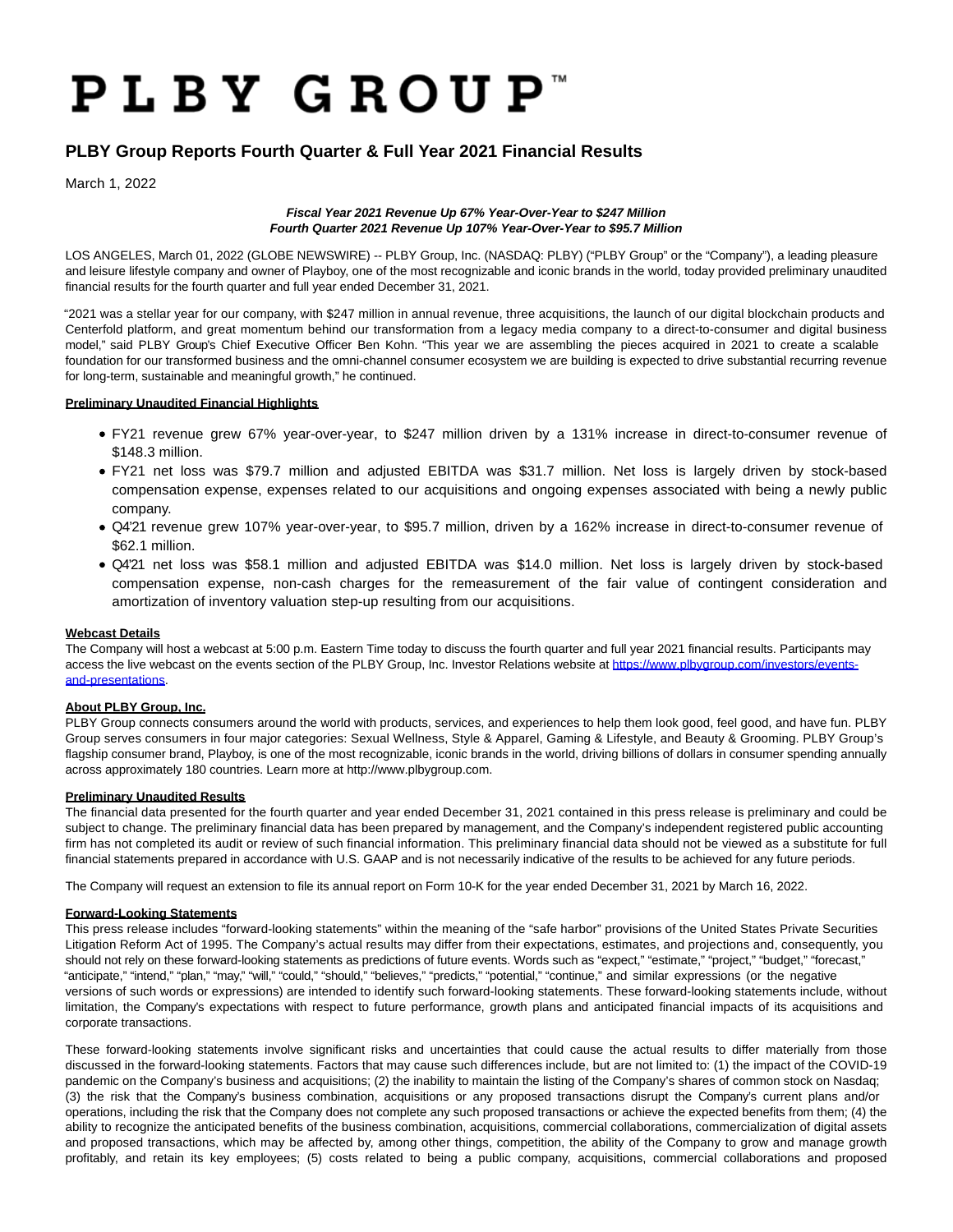transactions; (6) changes in applicable laws or regulations; (7) the possibility that the Company may be adversely affected by global hostilities, supply chain delays or other economic, business, and/or competitive factors; (8) risks relating to the uncertainty of the projected financial information of the Company; (9) risks related to the organic and inorganic growth of the Company's business, and the timing of expected business milestones; and (10) other risks and uncertainties indicated from time to time in the Company's annual report on Form 10-K, including those under "Risk Factors" therein, and in the Company's other filings with the Securities and Exchange Commission. The Company cautions that the foregoing list of factors is not exclusive, and readers should not place undue reliance upon any forward-looking statements, which speak only as of the date which they were made. The Company does not undertake any obligation to update or revise any forward-looking statements to reflect any change in its expectations or any change in events, conditions, or circumstances on which any such statement is based.

#### **Contact:**

Investors: investors@plbygroup.com Media: press@plbygroup.com

#### **PLBY Group, Inc. Consolidated Statements of Operations (Unaudited) (in thousands)**

|                                                                                    | <b>Three Months Ended</b><br>December 31, |            |    |            |    | <b>Year Ended</b><br>December 31, |    |            |  |  |
|------------------------------------------------------------------------------------|-------------------------------------------|------------|----|------------|----|-----------------------------------|----|------------|--|--|
|                                                                                    |                                           | 2021       |    | 2020       |    | 2021                              |    | 2020       |  |  |
| Net revenues                                                                       | \$                                        | 95,687     | \$ | 46,327     | \$ | 246,574                           | \$ | 147,662    |  |  |
| Costs and expenses:                                                                |                                           |            |    |            |    |                                   |    |            |  |  |
| Cost of sales                                                                      |                                           | (46, 938)  |    | (22, 674)  |    | (114, 858)                        |    | (74, 384)  |  |  |
| Selling and administrative expenses                                                |                                           | (103,920)  |    | (18, 472)  |    | (200, 126)                        |    | (58, 659)  |  |  |
| Related party expenses                                                             |                                           |            |    | (250)      |    | (250)                             |    | (1,007)    |  |  |
| Other operating expenses                                                           |                                           | (964)      |    |            |    | (964)                             |    |            |  |  |
| Total costs and expenses                                                           |                                           | (151, 822) |    | (41, 396)  |    | (316, 198)                        |    | (134, 050) |  |  |
| Operating (loss) income                                                            |                                           | (56, 135)  |    | 4,931      |    | (69, 624)                         |    | 13,612     |  |  |
| Nonoperating (expense) income:                                                     |                                           |            |    |            |    |                                   |    |            |  |  |
| Interest expense                                                                   |                                           | (4, 140)   |    | (3,390)    |    | (13, 312)                         |    | (13, 463)  |  |  |
| Loss on extinguishment of debt                                                     |                                           |            |    |            |    | (1,217)                           |    |            |  |  |
| Gain from settlement of convertible note                                           |                                           | 700        |    | 1,454      |    | 700                               |    | 1,454      |  |  |
| Other income, net                                                                  |                                           | 1,568      |    | 95         |    | 2,263                             |    | 198        |  |  |
| Total nonoperating expense                                                         |                                           | (1, 872)   |    | (1,841)    |    | (11, 566)                         |    | (11, 811)  |  |  |
| (Loss) income before income taxes                                                  |                                           | (58,007)   |    | 3,090      |    | (81, 190)                         |    | 1,801      |  |  |
| Benefit (expense) from income taxes                                                |                                           | (99)       |    | (3,602)    |    | 1,472                             |    | (7,072)    |  |  |
| Net loss                                                                           |                                           | (58, 106)  |    | (512)      |    | (79, 718)                         |    | (5,271)    |  |  |
| Net loss attributable to redeemable noncontrolling interest                        |                                           |            |    |            |    |                                   |    |            |  |  |
| Net loss attributable to PLBY Group Inc.                                           |                                           | (58, 106)  |    | (512)      |    | (79, 718)                         |    | (5,271)    |  |  |
| Net loss per share, basic and diluted                                              |                                           | (1.33)     |    | (0.02)     | Ъ  | (2.09)                            | Ъ  | (0.24)     |  |  |
| Weighted-average shares used in computing net loss per share, basic<br>and diluted |                                           | 43,765,515 |    | 22,335,537 |    | 38,105,736                        |    | 22,199,591 |  |  |

### **EBITDA Reconciliation**

This release presents the financial measure earnings before interest, taxes, depreciation and amortization, or "EBITDA," and Adjusted EBITDA, which are not financial measures under the accounting principles generally accepted in the United States of America ("GAAP"). "EBITDA" is defined as net income or loss before interest, income tax expense or benefit, and depreciation and amortization. "Adjusted EBITDA" is defined as EBITDA adjusted for stock-based compensation and other special items determined by management, as described below. Adjusted EBITDA is intended as a supplemental measure of our performance that is neither required by, nor presented in accordance with, GAAP. We believe that the use of EBITDA and Adjusted EBITDA provides an additional tool for investors to use in evaluating ongoing operating results and trends and in comparing our financial measures with those of comparable companies, which may present similar non-GAAP financial measures to investors. However, investors should be aware that when evaluating EBITDA and Adjusted EBITDA, we may incur future expenses similar to those excluded when calculating these measures. In addition, our presentation of these measures should not be construed as an inference that our future results will be unaffected by unusual or nonrecurring items. Our computation of Adjusted EBITDA may not be comparable to other similarly titled measures computed by other companies, because all companies may not calculate Adjusted EBITDA in the same fashion.

In addition to adjusting for non-cash stock-based compensation, we typically adjust for nonoperating expenses and income, such as management fees paid to our largest stockholder, merger related bonus payments, non-recurring special projects including the implementation of internal controls, non-cash charges for the remeasurement of the fair value of contingent consideration resulting from our acquisitions, expenses associated with financing activities, acquisition related inventory step-up amortization and costs, the expense associated with digital asset impairment, reorganization and severance resulting in the elimination or rightsizing of specific business activities or operations as we transform from a print and digital media business to a commerce centric business.

Because of these limitations, EBITDA and Adjusted EBITDA should not be considered in isolation or as a substitute for performance measures calculated in accordance with GAAP. We compensate for these limitations by relying primarily on our GAAP results and using EBITDA and Adjusted EBITDA on a supplemental basis. Investors should review the reconciliation of net loss to EBITDA and Adjusted EBITDA below and not rely on any single financial measure to evaluate our business.